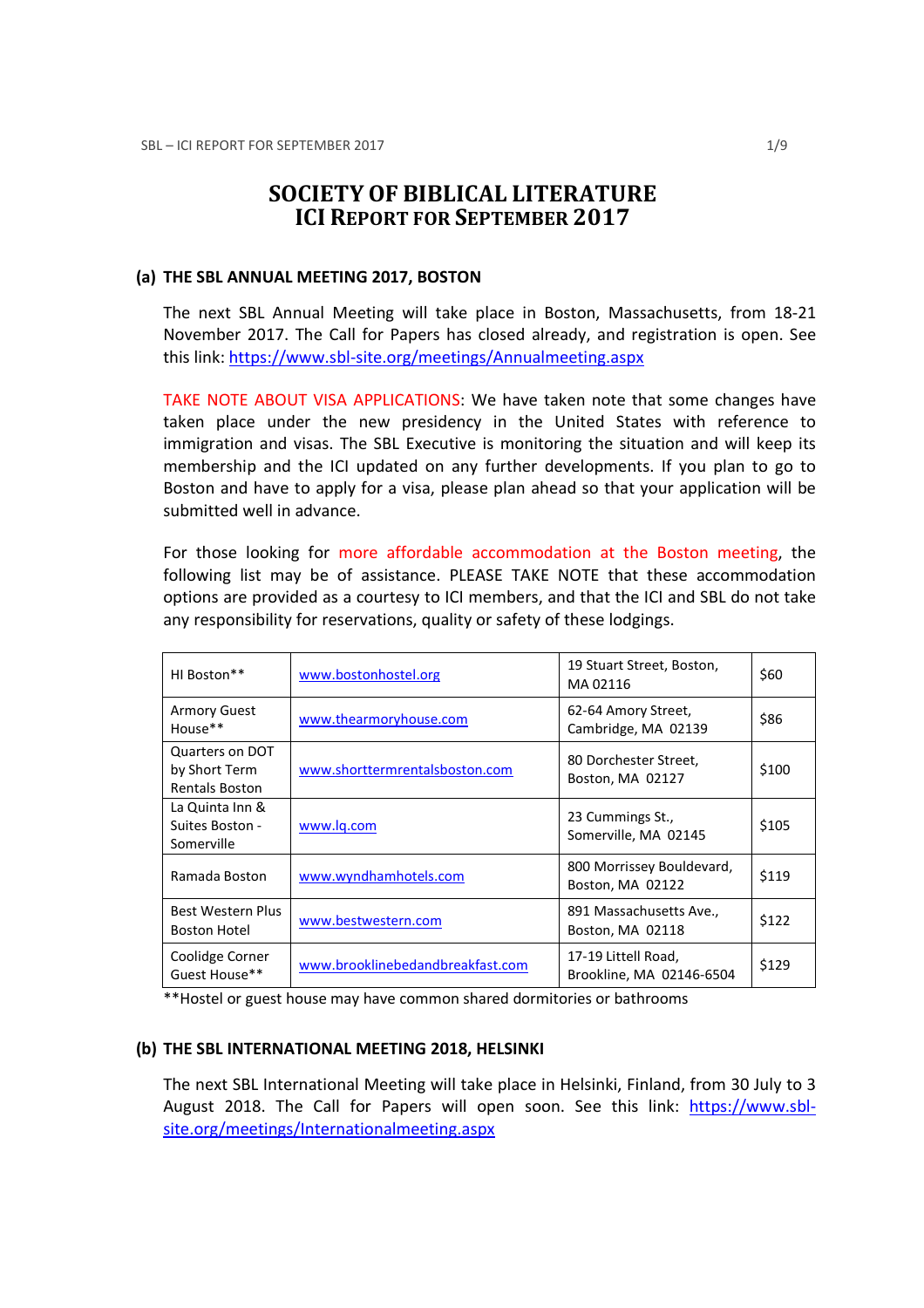A forum meeting of ICI will again take place at the Helsinki conference. The details will be conveyed through this newsletter at a later stage.

#### (c) NEW!!!! SBL INTERNATIONAL TRAVEL AWARDS

The SBL will be expanding its international travel award program in the near future. The following is planned:

"As of December 1, 2017, the SBL International Travel Awards program will begin accepting applications. The SBL International Travel Awards offer opportunities to current SBL members outside North America to attend the Annual or International Meeting, to participate in the program, to enhance their professional development, and to build their network with fellow scholars. These grants help facilitate the work of Program Units and the International Cooperation Initiative ("ICI"). These grants are intended to support underrepresented and underresourced scholars. As such, preference will be given to women, ethnic/racial minorities, and members from ICIqualifying countries. A key criterion is an applicant's demonstrable financial need.

Four International Travel Award Panels (ITAP) will administer the awards each year, serving four geographic regions: Asia and Pacific; Latin America and Caribbean; Africa and Middle East; and Eastern Europe.

For awards offered in 2018, each ITAP will administer \$3,000 in awards in each region. The panels may determine the best distribution of funds (e.g., as one \$1000 and one \$2000 award, or as three awards of \$1000 each). The applicants must attend the Annual or International Meetings, but may or may not participate in the program, depending upon their needs expressed in the application. All grants include lodging (one room, single or shared) for four nights and complimentary meeting registration. Recipients may not have attended an Annual or International Meeting within the last five (5) years.

Further news about this exciting development will be conveyed through this newsletter, and the call for applications will also be circulated through the ICI newsletter address list.

## (d) PUBLICATION IN ANCIENT NEAR EAST MONOGRAPHS (ANEM) / MONOGRAFIAS SOBRE EL ANTIGUO CERCANO ORIENTE (MACO)

ANEM/MACO is a series that was established by the SBL at the request of the International Cooperation Initiative (ICI), and which is co-edited by Alan Lenzi and Juan Tebes. The series publishes volumes on the Ancient Near East (including ancient Israel) electronically and makes them freely available for download. (Paperback and hardback versions of the volumes are available too, for a reasonable price.) Any work published in ANEM/MACO is freely available in electronic version to anyone in perpetuity. To view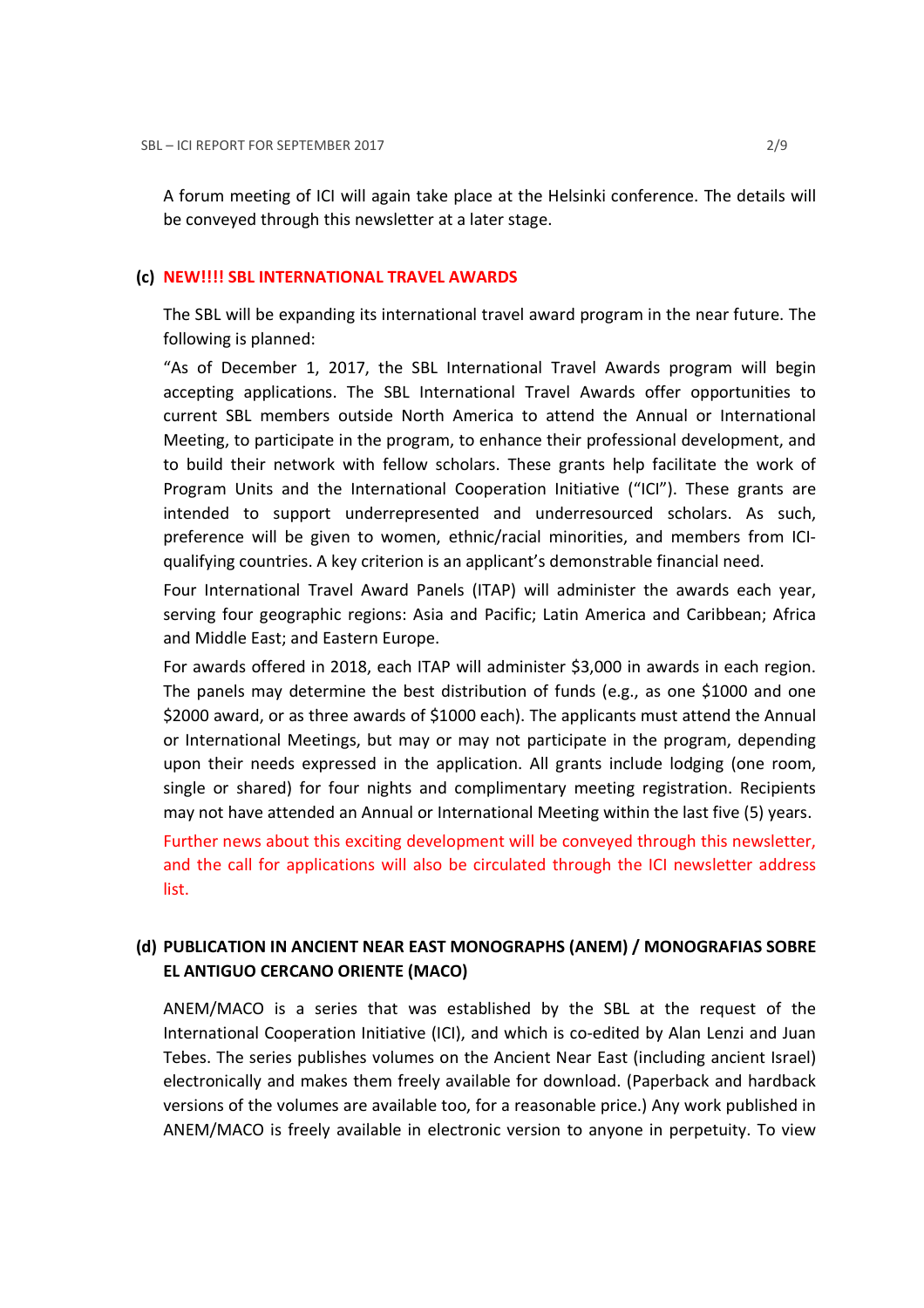the volumes published in the series, please go to http://www.sblsite.org/publications/Books\_ANEmonographs.aspx

The latest volumes in ANEM/MACO is:

**Household and Family Religion in Persian-Period Judah: An Archaeological Approach** 

## By José E. Balcells Gallarreta

Balcells Gallarreta investigates the ritual artifacts from Persian period Tell en-Nasbeh in their original contexts, as a case study that provides a deeper understanding of the religious ideas and practices of households in Persian period Judah. Unlike previous scholarship that focused on official or state religion, he utilizes archaeology of religion and domestic contexts to reveal the existence of household religion and rituals in Persian period Tell en-Nasbeh, along with other contemporary sites in Yehud. Archaeological data from Tell en-Nasbeh and other sites in the Shephelah region of Yehud demonstrate that family and household rituals and religion were practiced in Persian period Judah.

## Features:

- Examination of remains from an extensively excavated site
- Maps, tables, photos, and illustrations
- Analysis of Persian-period biblical texts

To download the book for free, paste the following link into your browser: https://www.sbl-site.org/assets/pdfs/pubs/9780884142256\_OA.pdf

## (e) PUBLICATION IN INTERNATIONAL VOICES IN BIBLICAL STUDIES (IVBS)

IVBS is a series that was established by the SBL at the request of the International Cooperation Initiative (ICI), and which is co-edited by Monica Melanchthon and Jione Havea. IVBS encourages in particular submissions from scholars in the present seven international regions for which it has editorial boards: Africa, Central and Eastern Europe, Latin America, Middle East-South Asia, Northeast Asia, Pacific, and Southeast Asia. Interregional collaborations are also welcome. IVBS publishes works in English and in any other language for which its editors can find qualified peer reviewers. Any work published in IVBS is freely available to anyone in perpetuity. The series publishes work generally in the area of reception history and criticism. The scope is not limited to any particular biblical text or historical timeframe. The works will mainly be published in English and, wherever possible, also in primary languages of authors. For more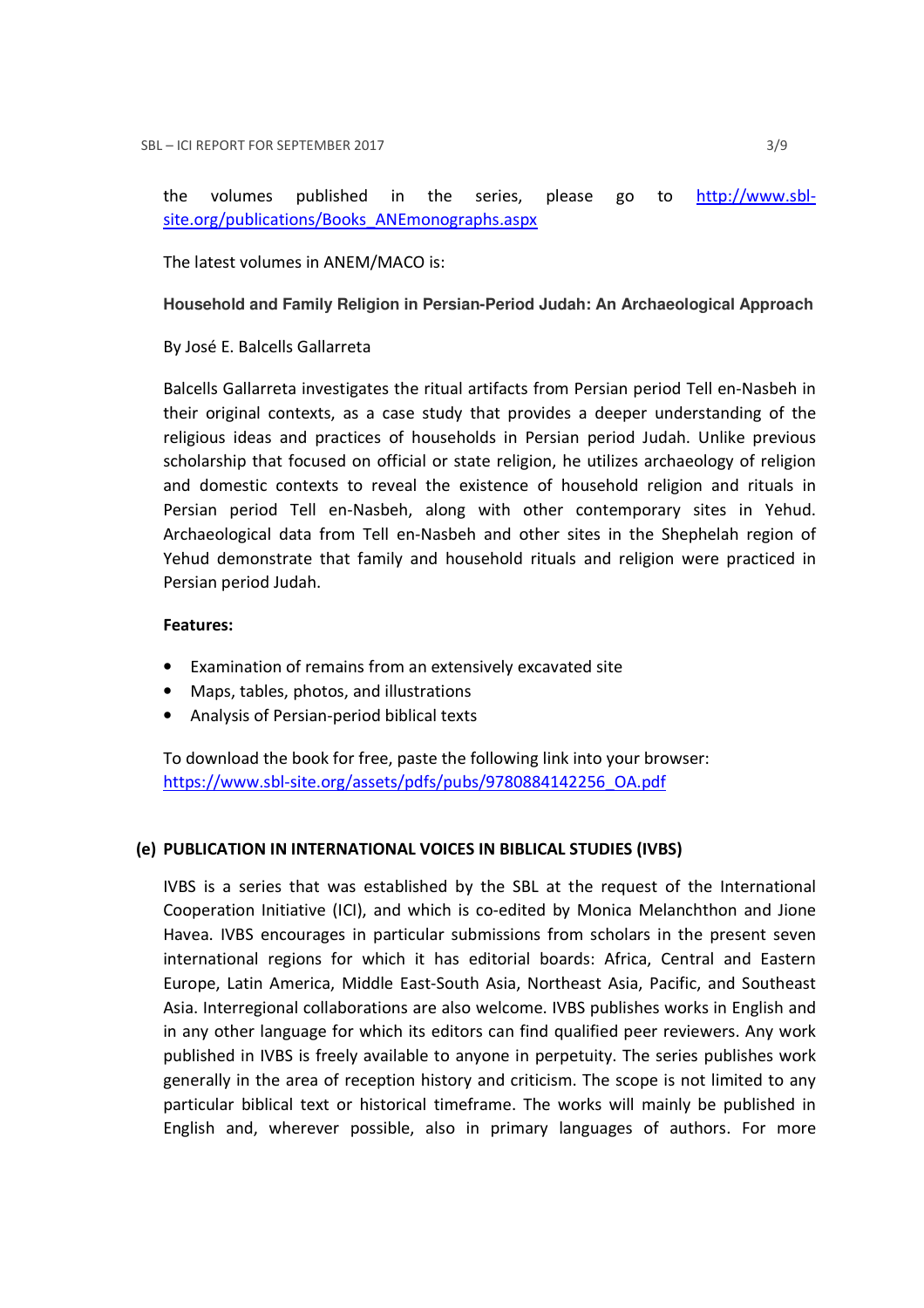information please go to http://ivbs.sbl-site.org/home.aspx. If you would consider publishing your work in this series, feel free to contact one of the two general editors, Monica Melanchthon or Jione Havea.

The latest volume in IVBS is:

## Reading Ruth in Asia

Edited by Jione Havea and Peter Lau

This monograph contains readings of texts and themes from the Book of Ruth by scholars from Asia. There is a strong mix of postcolonial and contextual flavors in the essays, which together give readers a taste of Biblical Criticism in Asia. Special attention is given to the literary, cultural, gender and minoritized subjects in the Book of Ruth.

To download the book for free, paste the following link into your browser: http://ivbs.sbl-site.org/uploads/9780884141006\_OA.pdf

## (f) PUBLICATIONS: ONLINE BOOKS – NEW BOOKS ADDED

For a full alphabetic list of all publications available for free in the ICI book repository program, please go to: http://www.sbl-site.org/publications/Books\_ICIbooks.aspx)

#### Admen and Eve: The Bible in Contemporary Advertising

Edwards, Katie B. Admen and Eve: The Bible in Contemporary Advertising. The Bible in the Modern World 48. Sheffield: Sheffield Phoenix Press, 2013.

Exploiting the cultural mythology that surrounds Eve, advertisers constantly recycle images of this biblical figure because she is easily recognizable by the target consumer. In so doing, they are shaping how women and men see each other and themselves and how they treat each other and themselves, persuading them to become their culturally dictated dream through the products they consume. Eve in advertising is then a revealing example of how the Bible functions today.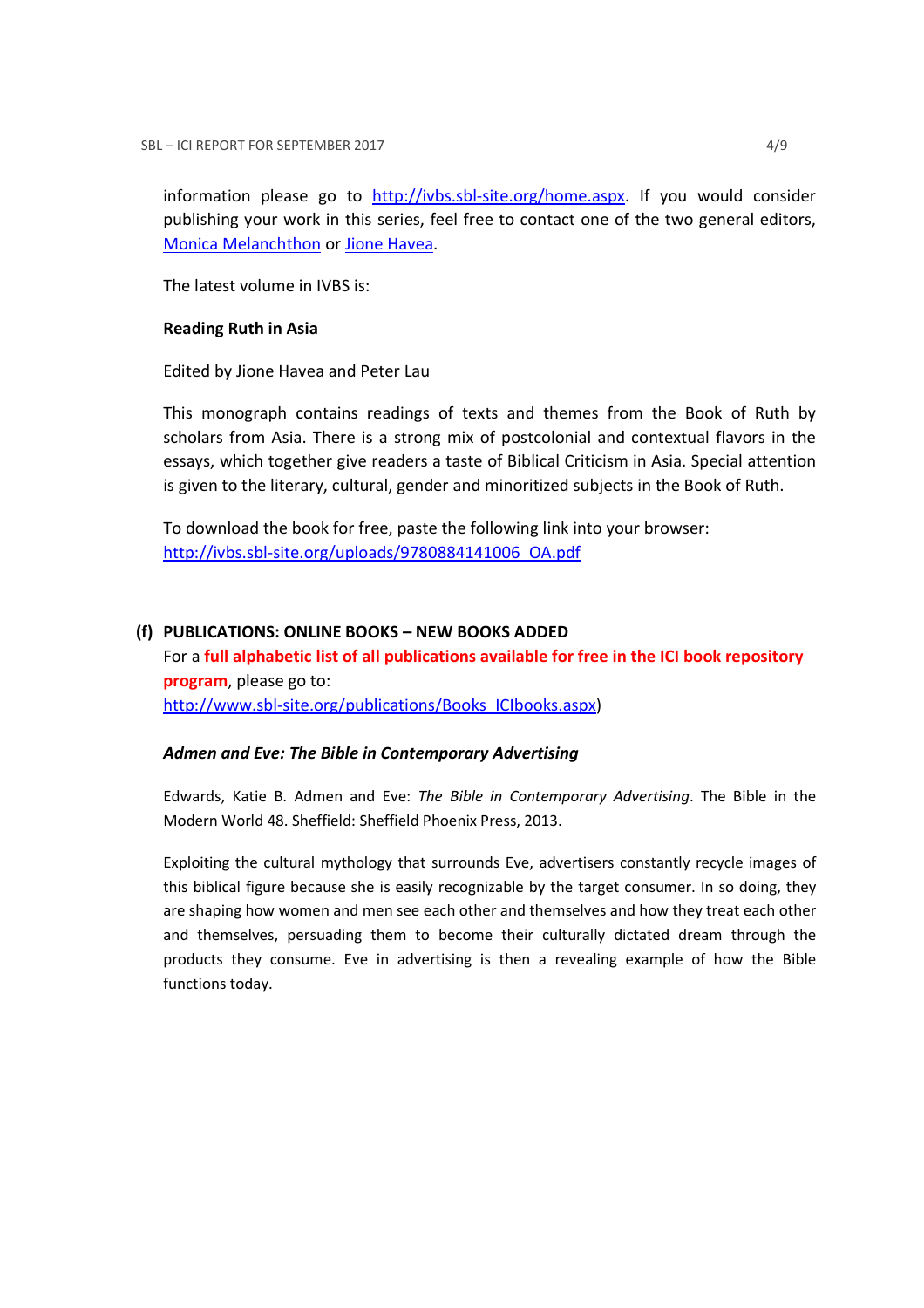#### Enoch and the Synoptic Gospels: Reminiscences, Allusions, Intertextuality.

Stuckenbruck, Loren T., and Gabriele Boccaccini, eds. Enoch and the Synoptic Gospels: Reminiscences, Allusions, Intertextuality. Early Judaism and Its Literature 44. Atlanta: SBL Press, 2016.

Since Richard Laurence published the first English translation of 1 Enoch in 1821, its importance for an understanding of early Christianity has been generally recognized. The present volume is the first book of essays contributed by international specialists in Second Temple Judaism devoted to the significance of traditions found in 1 Enoch for the interpretation of the Synoptic Gospels in the New Testament. Areas covered by the contributions include demonology, Christology, angelology, cosmology, birth narratives, forgiveness of sins, veneration, wisdom, and priestly tradition.

#### How John Works: Storytelling in the Fourth Gospel.

Estes, Douglas, and Ruth Sheridan, eds. How John Works: Storytelling in the Fourth Gospel. Resources for Biblical Study 86. Atlanta: SBL Press, 2016.

In this book, a group of international scholars go in detail to explain how the author of the Gospel of John uses a variety of narrative strategies to best tell his story. More than a commentary, this book offers a glimpse at the way an ancient author created and used narrative features such as genre, character, style, persuasion, and even time and space to shape a dramatic story of the life of Jesus. It features an introduction to the Fourth Gospel through its narrative features and dynamics, fifteen features of story design that comprise the Gospel of John and, short, targeted essays about how John works that can be used as starting points for the study of other Gospels and texts.

#### Empirical Models Challenging Biblical Criticism.

Person, Raymond F., Jr., and Robert Rezetko, eds. Empirical Models Challenging Biblical Criticism. Ancient Israel and Its Literature 25. Atlanta: SBL Press, 2016.

Empirical models based on ancient Near Eastern literature and variations between different textual traditions have been used to lend credibility to the identification of the sources behind biblical literature and the different editorial layers. In this volume, empirical models are used to critique the exaggerated results of identifying sources and editorial layers by demonstrating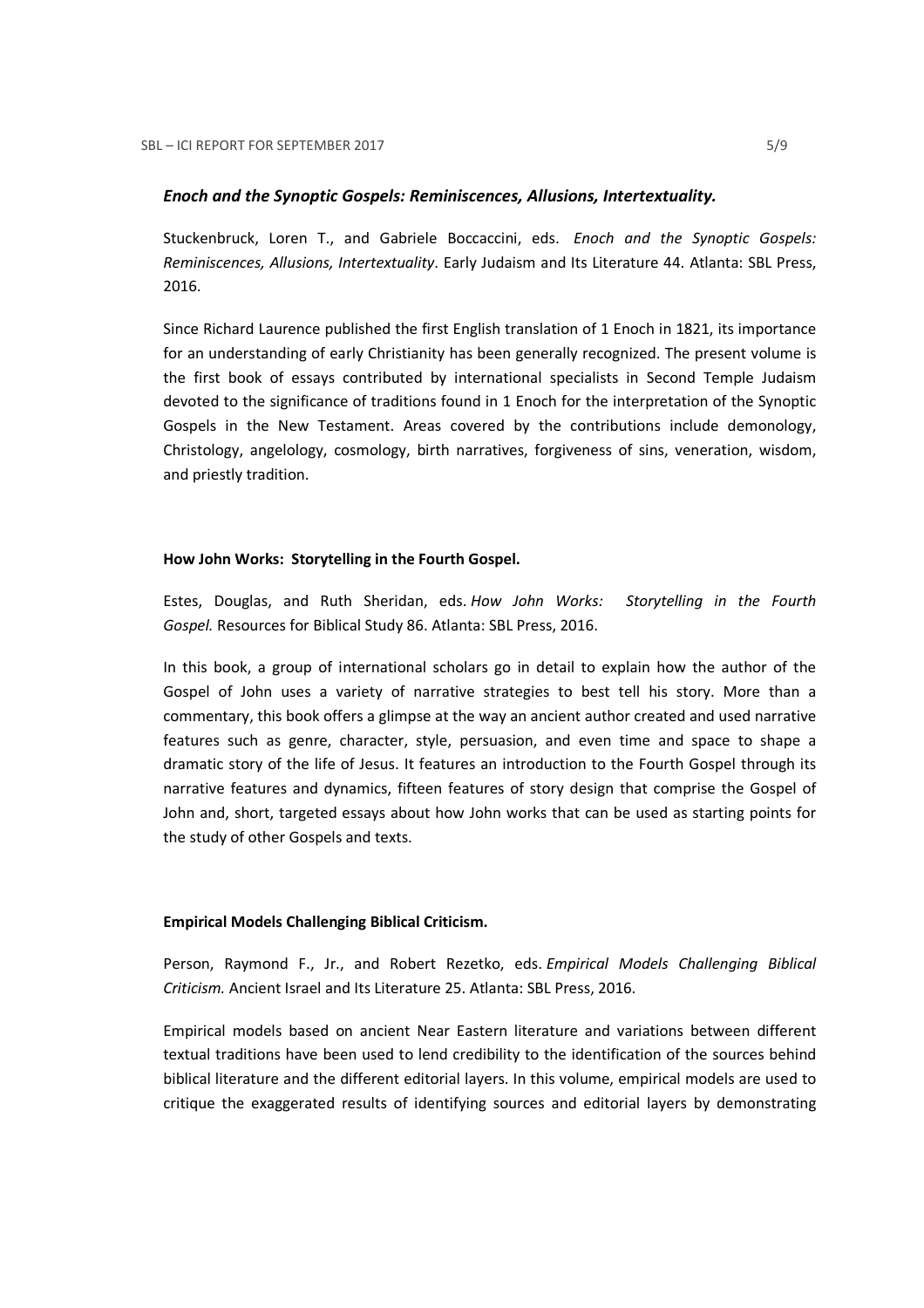that, even though much of ancient literature had such complex literary histories, our methods are often inadequate for the task of precisely identifying sources and editorial layers.

#### Negotiating Power in Ezra-Nehemiah.

Laird, Donna. Negotiating Power in Ezra-Nehemiah. Ancient Israel and Its Literature 26. Atlanta: SBL Press, 2016.

Donna Laird examines Ezra and Nehemiah in the light of modern sociological theorist Pierre Bourdieu. How did this context of hardship, exile, and return change what Ezra and Nehemiah viewed as important? How did they define who was a part of their community, and who was an outsider? It goes on to explore how the books engaged readers at the time: how it addressed their changing circumstances, and how different groups gained and used social power, or the ability to influence society.

## Other Publishers' Resources and Resources in Spanish

NEW! The Chicago Assyrian Dictionary, an amazing and invaluable resource, is now available for free download from the following site:

Oxford University Press offers free and reduced rate access to dozens of countries. Learn more on their website.

We thank the Instituto Multidisciplinario de Historia y Ciencias Humanas who is willing to make some direct links to free Spanish publications available on the ICI book repository page. See the following link. Links are available there to the following books (in Spanish):

- Excavation reports of Tell el-Ghaba (Egypt)
- Study of Stela of Gebel Barkal (Egypt)
- Proceedings I institute worshop (includes articles on ANE)
- Proceedings II institute worshop (includes articles on ANE)
- Proceedings III institute worshop (includes articles on ANE)

There is also a link to the following Spanish journal:

• Journal of Egyptological Studies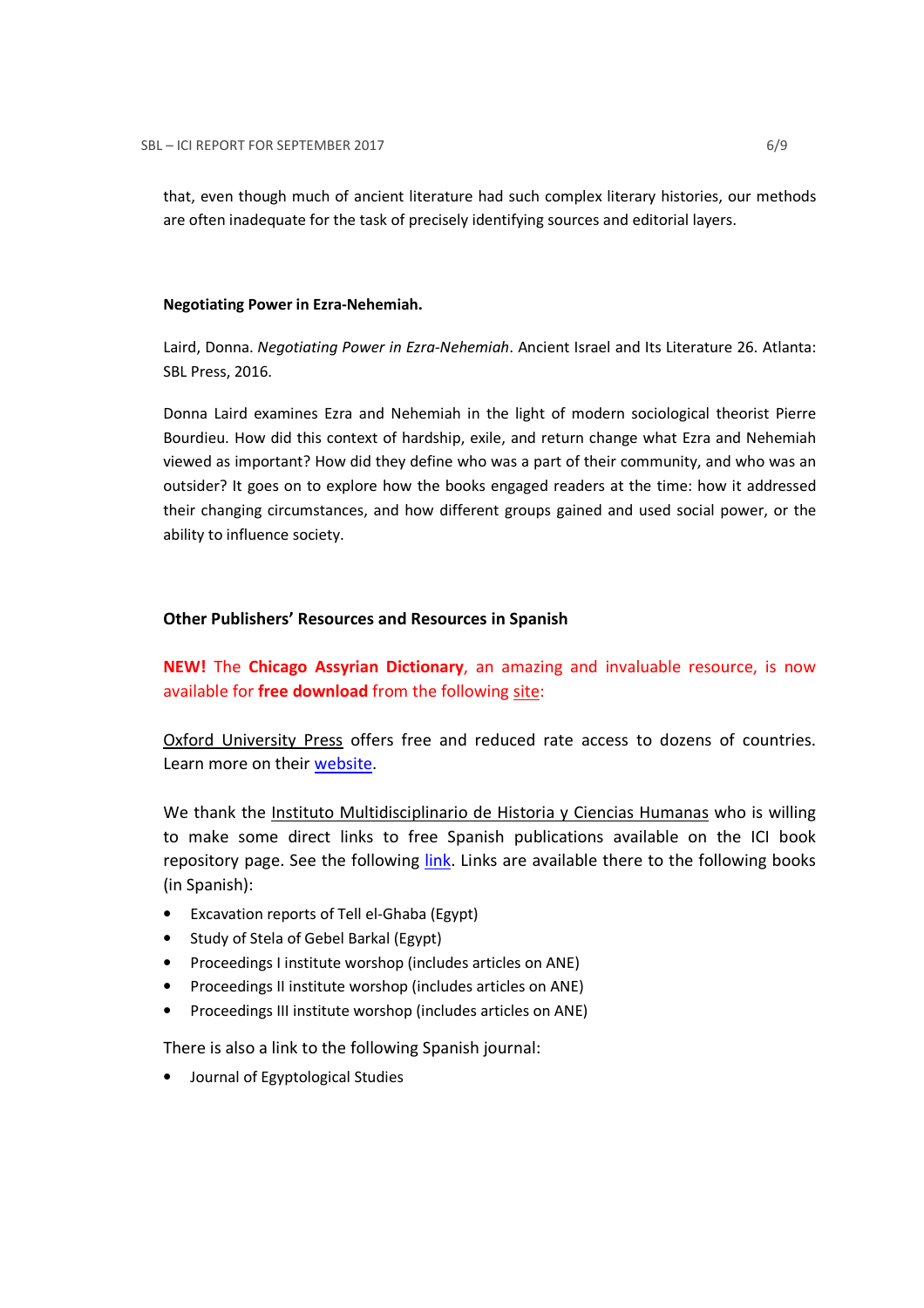#### JSTOR provides free or low cost access to more than 1,500 institutions in 69 countries

More than 1,500 institutions in Africa and other developing nations receive access to JSTOR free of charge or for steeply reduced fees. This is made possible through a combination of philanthropic support and the fees paid by libraries in other countries around the world, as well as publishers' eagerness to support this work. More information is available about JSTOR's African Access Initiative and Developing Nations Access Initiative programs.

#### Need JSTOR Access?

As part of your Society of Biblical Literature membership, save 50% on the annual JPASS plan, your personal access to the JSTOR archive. With more than 1,900 scholarly journals, JSTOR is one of the world's leading academic databases. Millions of users worldwide rely on JSTOR for research, fact checking, and book reviews. This discounted subscription includes unlimited reading access and 120 article downloads. JSTOR adds new titles every month so you'll have a growing collection of the world's leading peerreviewed journals only a click away.

To access the discounted JPASS, log-in to the SBL website with your member ID. Just below where you entered your member ID, click membership benefits. You will see JSTOR's JPASS among the benefits and a link "To get your savings: click here."

## (g) ICI TEACHING COLLABORATION PROGRAM

In order to facilitate the exchange of scholars and institutions in biblical studies across the globe, a teaching collaboration program is run by the ICI. The facility consists of lists of scholars and institutions interested in exchanges that are made available on the SBL website. See: http://sbl-site.org/educational/ICITeaching.aspx. If you or your institution is interested in such collaboration, please visit the site and enroll yourself in these lists. For more information, contact Jackie du Toit.

### (h) JOURNAL OF BIBLICAL LITERATURE (JBL) ARCHIVE

Take note that an archive with JBL articles from volume 122.1 of 2003 through volume 130.1 of 2011 is available online to people accessing the SBL website from any ICI country. See http://www.sbl-site.org/publications/ICI\_JBLarchive.aspx. All articles in those volumes can be downloaded for free!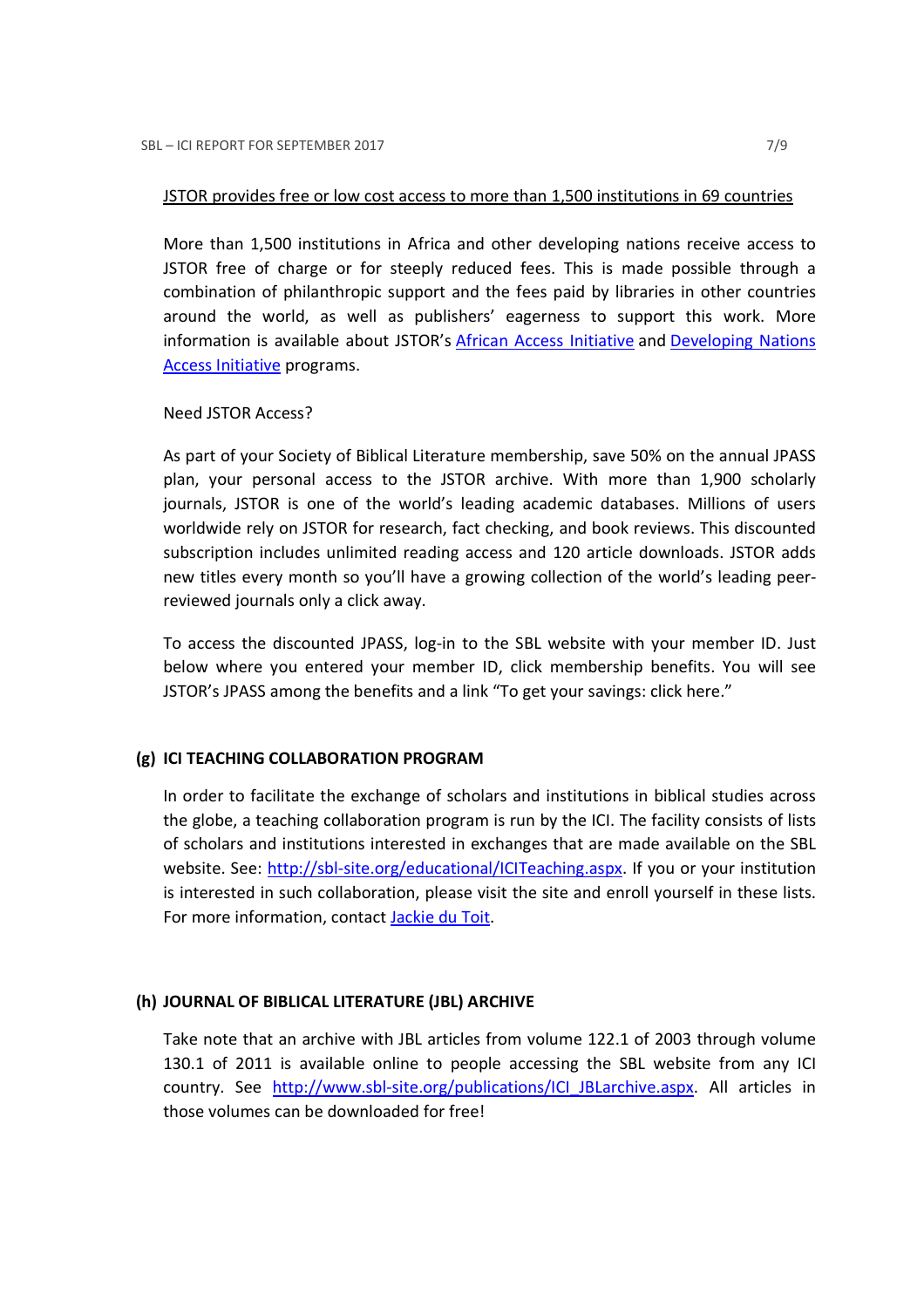## (i) THE SBL WEBSITE

The SBL website (on the SBL Press page) has a facility where one can search the full text of all SBL books! For this very convenient tool, see: http://sbl-site.org/publications/default.aspx

For searching reviews of a vast number of academic publications, see the website of Review of Biblical Literature (RBL) at (you have to log in with your membership number): http://www.bookreviews.org/

## (j) EVENTS

The SBL maintains a significant list of events taking place anywhere in the globe. For the full list please go to http://www.sbl-site.org/meetings/events.aspx

A selection of events is listed below—mainly those taking place in ICI regions. Please provide information on conferences in your region, including calls for papers, to Sharon Johnson at sharon.johnson@sbl-site.org.

## October 25-26, 2017

## The Dead Sea Scrolls Seventy Years Later. Manuscripts, Traditions, Interpretations, and Their Biblical Context

John Paul II Catholic University of Lublin, Poland.

The huge impact of the scrolls on the field of biblical studies (in its most expansive sense!) makes it imperative that we undertake today an effort to examine and review the large field of Dead Sea Scrolls studies. The seventieth anniversary of the first discoveries seems an opportune time. The conference creates a platform for scholarly exchange concerning the present state of professional research in the field of Qumran studies.

For more information: See http://ocs.academicon.pl/index.php/test/DSS2017

November 18-21, 2017 2017 SBL Annual Meeting Boston, Massachusetts https://www.sbl-site.org/meetings/Annualmeeting.aspx